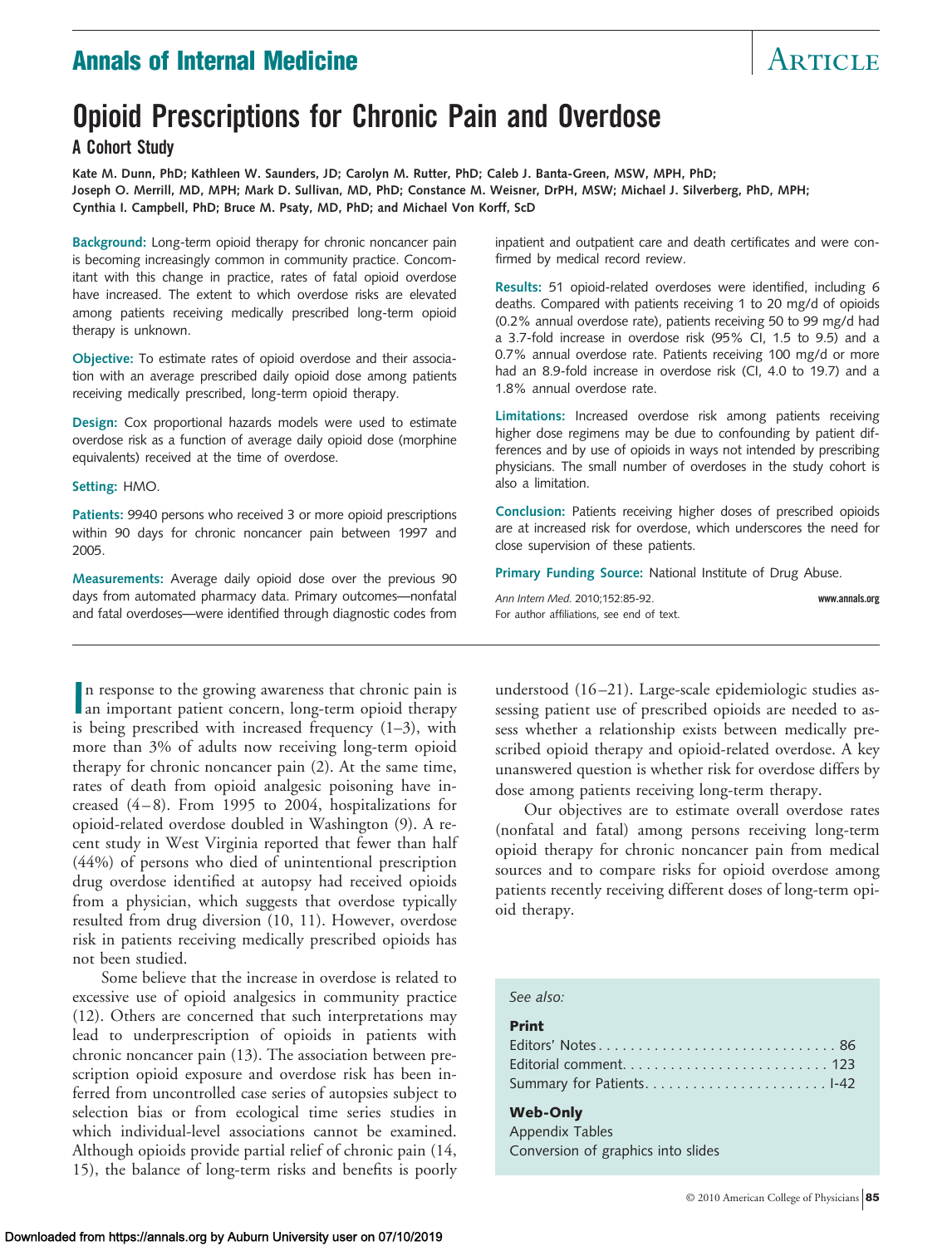#### **Context**

Information about overdose in patients prescribed longterm opioid therapy is scant.

#### **Contribution**

This study found that 51 of 9940 adults receiving longterm opioid therapy for chronic noncancer pain had 1 or more overdose events. Six events were fatal. Estimated annual overdose rates were 0.2%, 0.7%, and 1.8% among patients receiving less than 20 mg/d, 50 to 99 mg/d, and more than 100 mg/d of opioids, respectively.

#### **Caution**

Overdose events were assessed primarily through medical record review. Whether the dose-related differences in overdose rates were due to patient differences or direct effects of higher doses was not established.

*—The Editors*

#### **METHODS**

We report findings from the CONSORT (Consortium to Study Opioid Risks and Trends) study (22). The study setting was Group Health Cooperative (GHC), which provides comprehensive care on a prepaid basis to about 500 000 persons in Washington (23). The study was approved by the GHC Institutional Review Board.

#### **Sample**

The study cohort consisted of persons who started use of opioid analgesic prescriptions for a pain problem. Specific inclusion criteria were adults aged 18 years or older starting a new episode of opioid use (no opioid prescriptions filled in the past 6 months) from 1997 through 2005, having 3 or more prescriptions filled for opioid analgesics in the first 90 days of the episode, and receiving a diagnosis of chronic noncancer pain from the prescribing physician in the 2 weeks before the initial opioid prescription. Eligible pain diagnoses were back or neck pain; osteoarthritis; headache; extremity pain; abdominal pain or hernia; menstrual pain; temporomandibular disorder pain; and fractures, contusions, and injuries. Persons entered the study cohort on the 90th day of the episode once eligibility was established and remained in the cohort regardless of whether they continued to receive prescription opioids.

Exclusion criteria were persons with a cancer diagnosis (except nonmelanoma skin cancer) in the Cancer Surveillance and End Results Registry up to the end of 2006, 2 or more cancer diagnoses (excluding nonmelanoma skin cancer) from visit or hospital data between the episode start date and the date of censoring, and persons not enrolled for at least 270 days in the year preceding study entry. Persons who disenrolled from GHC after baseline were censored on the date of disenrollment; all other participants were censored on 31 December 2006, the end of the study observation period.

Downloaded from https://annals.org by Auburn University user on 07/10/2019

#### **Classification of Opioids**

We obtained medication data from GHC automated pharmacy files. These data cover more than 90% of the prescription medications used by GHC enrollees (23). We calculated total morphine equivalents dispensed for each opioid prescription filled during follow-up, defined by the quantity of pills dispensed multiplied by their strength (in milligrams), multiplied by a conversion factor (22). We then calculated the average daily morphine equivalent dose dispensed for 90-day exposure windows (see Statistical Analysis) by adding the morphine equivalents for the prescriptions dispensed during the 90 days and then dividing by 90. For each 90-day exposure window and each person, we calculated the average daily opioid dose dispensed and divided these into 5 categories: none, 1 to 19 mg, 20 to 49 mg, 50 to 99 mg, and 100 mg or more.

#### **Covariate Data Collection**

We obtained information on baseline covariates from automated health care data. These included age, sex, tobacco use, and diagnosis of depression or substance abuse in the 2 years before study entry. We identified the type of pain diagnosis at the index visit. We calculated chronic disease comorbidity adjustors at the time of the index visit: RxRisk risk (24) and the Romano version of the Charlson score (25). We calculated the day's supply of sedativehypnotics dispensed (on the basis of benzodiazepine, barbiturate, and muscle relaxant prescriptions from automated pharmacy files) for 90-day exposure windows. We classified the percentage of days during which sedative-hypnotics were used into 80% of days or more (72 days or more), 50% to 79% of days (45 to 71 days), 25% to 49% of days (23 to 44 days), 1% to 24% of days (1 to 22 days), or none.

#### **Definition of Overdose**

We identified potential opioid-related overdoses from electronic medical records and conducted medical record reviews to classify and validate overdose events. We identified potential cases from the electronic medical records by using the following 2 definitions: International Classification of Disease code indicating opioid-related poisoning (case definition 1 in **Appendix Table 1**, available at www .annals.org), or International Classification of Disease code indicating an adverse opioid-related event plus a diagnosis code on the same date considered to identify an overdose (case definition 2 in **Appendix Table 1**). We identified fatal overdoses from the Washington mortality registry, which is linked to the GHC enrollment file annually (23), by using the International Classification of Disease codes listed in **Appendix Table 1**.

We examined the medical records for all potential cases identified and classified them according to the available evidence for an opioid-related overdose (categories: definite, probable, uncertain, probably not, and definitely not) (**Appendix Table 2**, available at www.annals.org). We extracted further information from the medical records on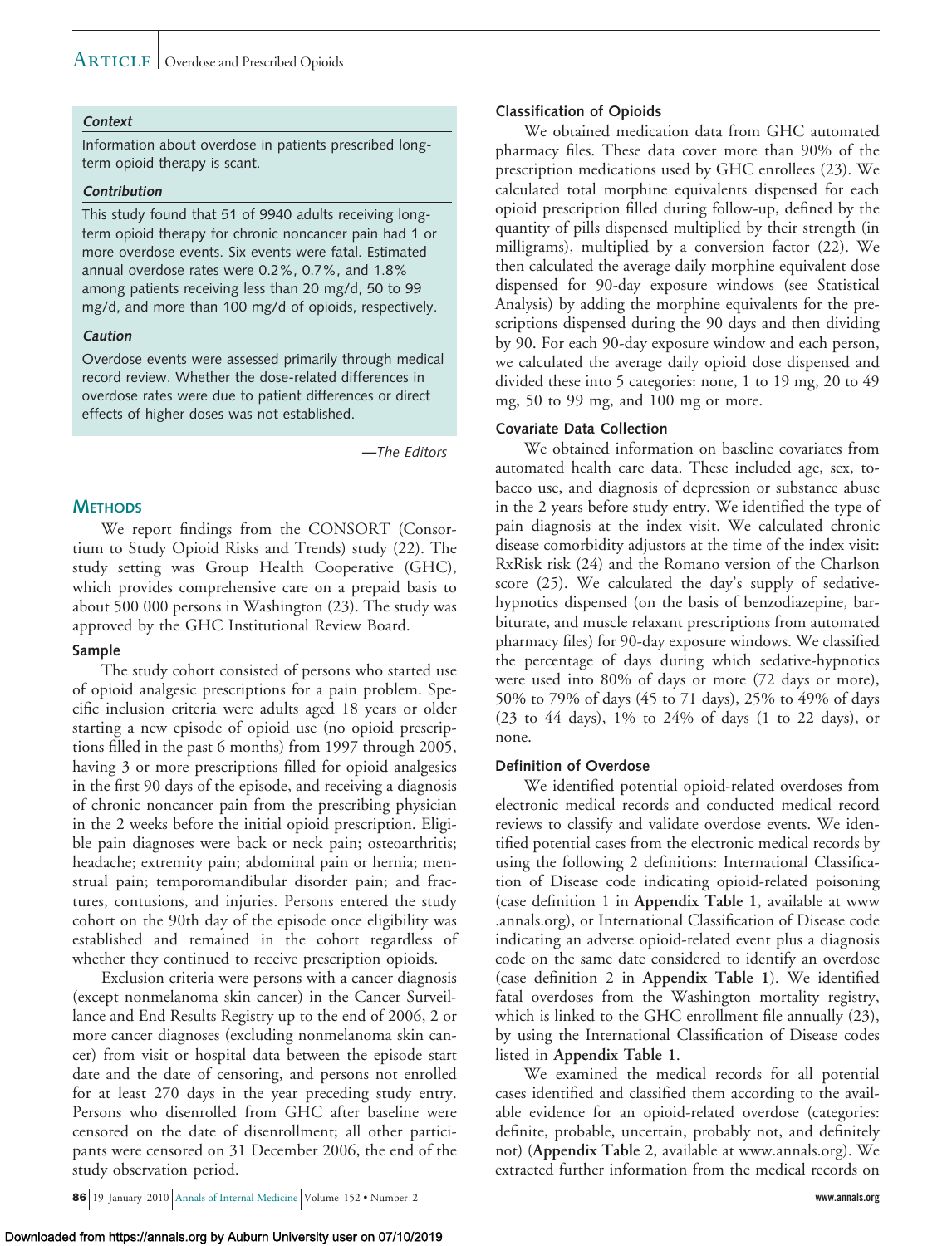the severity of consequences (death, serious [for example, hospitalization, unconsciousness, or respiratory failure], or not serious [for example, dizziness]). We reviewed these records without knowledge of opioid exposure status.

We ascertained overdose status (present or absent) for each participant on a daily basis. For each person, we modeled the time to the first overdose event during the study period at which the full case criteria were met (that is, after medical record review). We did not include subsequent overdose events, if they occurred, in the analyses. Separate analyses examined risk for any opioid-related overdoses and serious opioid-related overdoses. In analysis of serious overdoses, persons who had an initial overdose that was not serious were included in analyses until they had a subsequent serious overdose or were censored.

#### **Statistical Analysis**

We used a Cox proportional hazards model (PROC PHREG, SAS Institute, Cary, North Carolina) to estimate the risk for overdose across persons as a function of their average daily opioid dose (26, 27). We included opioid dose as a time-varying covariate, estimated for continuously updated 90-day exposure windows. Participants could be classified as either exposed to opioids (at any of 4 dosage levels) or unexposed on any given day, on the basis of their average daily opioid dose during the previous 90 days, including the event date. Estimated hazard ratios for

opioid dose were based on comparing the opioid dose for a person who had an overdose (evaluated at the time of the event), with the opioid dose for all other persons at risk for overdose at the time of the event (that is, at the same number of days since entering the study cohort). We included whether each person had started (or restarted) opioid use in the previous 90 days as a time-varying covariate. We classified persons as starting opioid use for the first 30 days of the study period, and subsequently for any 30-day intervals after receiving an opioid prescription when no opioids had been received in the previous 90 days.

The **Figure** depicts the observation period starting at cohort entry (that is, 90 days after the start of a new episode of opioid use if 3 or more opioid prescriptions were received) and shows how the 90-day opioid exposure windows were used to compare patients who had an overdose with comparator patients who remained at risk for overdose. We contrasted opioid dose for patients with an overdose and all eligible comparator patients; patients in both groups were evaluated at the same number of days since cohort entry.

We included sedative-hypnotic use as a time-varying covariate, estimated for continuously updated 90-day exposure windows. We classified participants as either exposed to sedative-hypnotics (at any of the 4 levels of days' supply dispensed) or unexposed on any given day. Hazard



For each patient who overdosed, we compared the average opioid dose in the preceding 90 days with all patients who remained eligible as of the same number of elapsed days since the beginning of observation. We followed patients until their first opioid overdose or until they were censored because of health plan disenrollment, death, or the end of observation.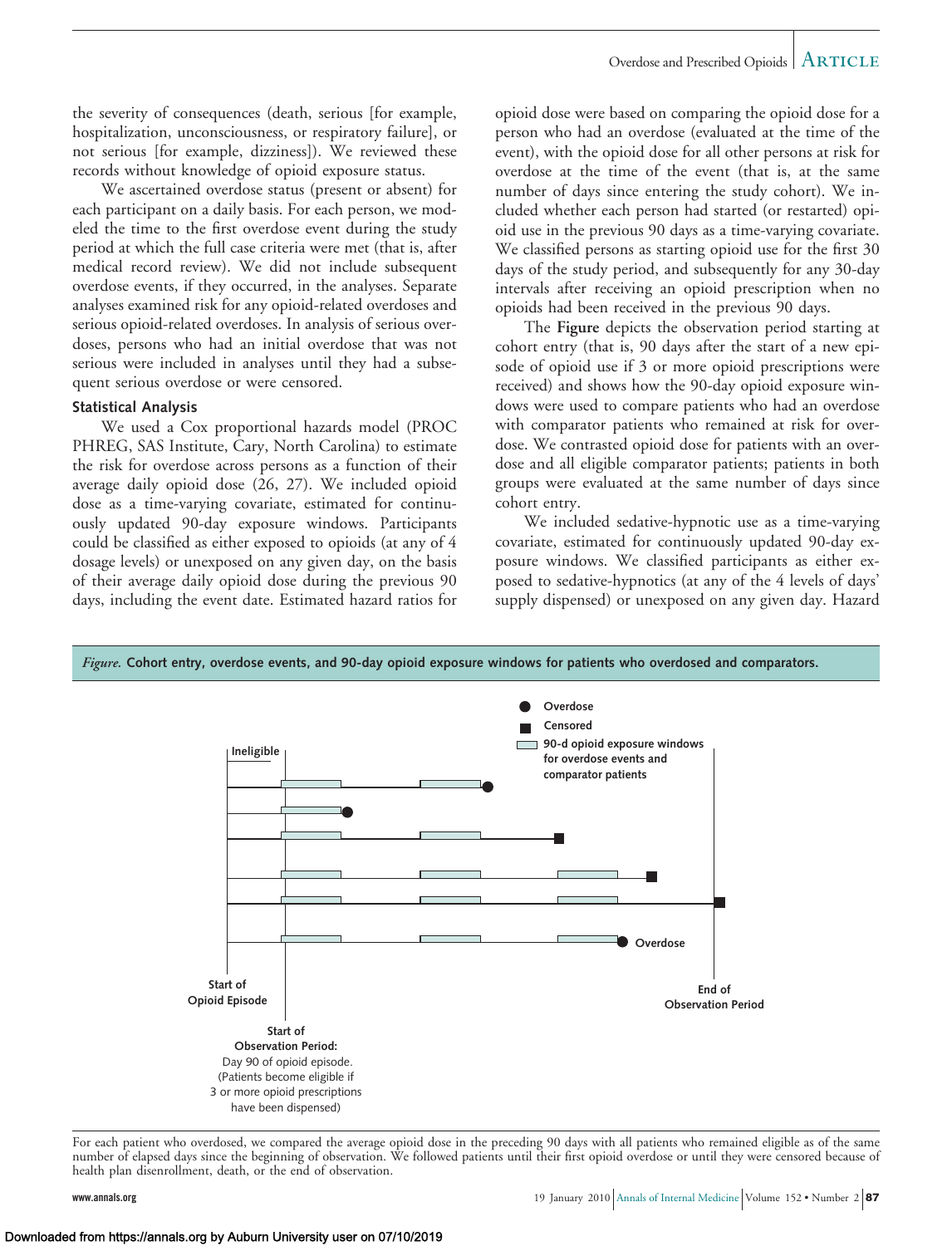ratios were also adjusted for the following covariates that were not treated as time-varying: age (included as a continuous variable), sex, smoking, depression diagnosis, substance abuse diagnosis, index pain diagnosis, and chronic disease comorbidity adjustors (included as continuous variables). We assessed the validity of the proportional hazards assumption by using Schoenfeld residuals (28).

| Table 1. Characteristics of Study Patients                                                  |               |
|---------------------------------------------------------------------------------------------|---------------|
| Characteristic                                                                              | Value         |
| <b>Baseline</b>                                                                             |               |
| Female, %                                                                                   | 59.6          |
| Age, y                                                                                      |               |
| Mean (SD)                                                                                   | 54 (16.8)     |
| Range                                                                                       | 18-99         |
| Tobacco use, %                                                                              | 29.4          |
| Depression diagnosis, %                                                                     | 26.9          |
| Substance abuse diagnosis, %                                                                | 6.2           |
| Comorbid conditions                                                                         |               |
| RxRisk score<br>Mean (SD)                                                                   | 3057 (2434)   |
| Range                                                                                       | 70.7-20 802   |
| Charlson score                                                                              |               |
| Mean (SD)                                                                                   | 0.71(1.48)    |
| Range                                                                                       | $0 - 14$      |
| Pain diagnosis at the index visit, %                                                        |               |
| Back pain                                                                                   | 37.9          |
| Extremity pain                                                                              | 30.3          |
| Osteoarthritis                                                                              | 12.7          |
| Injury, contusion, or fracture                                                              | 12.3          |
| Neck pain                                                                                   | 8.9           |
| Abdominal pain                                                                              | 6.4           |
| Headache                                                                                    | 4.9           |
| Menstrual pain<br>Temporomandibular pain                                                    | 2.1<br>0.4    |
| Follow-up<br>Follow-up, person-months                                                       |               |
| Mean (SD)                                                                                   | 42.1 (30.5)   |
| Range                                                                                       | $0.1 - 118.7$ |
| Dose of opioids, mg/d of morphine equivalent*                                               |               |
| Mean<br>Median                                                                              | 13.3          |
| Sedative-hypnotic use, %                                                                    | 6.0           |
| Prescribed any sedative-hypnotic during follow-up                                           | 74.7          |
| Prescribed muscle relaxants during follow-up<br>Prescribed benzodiazepines during follow-up | 52.3<br>42.7  |
| At least 45 d of sedative-hypnotics prescribed in                                           | 31.9          |
| $\geq$ 1 period of 90 d<br>Most common opioids prescribed during follow-up, %+              |               |
| Hydrocodone                                                                                 | 46.3          |
| Oxycodone                                                                                   | 24.5          |
| Codeine combination                                                                         | 11.6          |
| Long-acting morphine                                                                        | 6.2           |
| Propoxyphene                                                                                | 4.9           |
| Oxycodone CR                                                                                | 2.5           |
| Tramadol                                                                                    | 1.7           |
| Hydromorphone                                                                               | 0.9           |
| Methadone                                                                                   | 0.7           |
| Fentanyl patch                                                                              | 0.6           |
| Type of opioids received most frequently, %<br>Any short-acting opioid                      | 90.4          |
| Any long-acting opioid                                                                      | 9.6           |

 $CR = controlled release.$ 

\* Daily dose in patients prescribed opioids.

† Top 10 shown, based on number of days an opioid was prescribed during follow-up.

**88** 19 January 2010 Annals of Internal Medicine Volume 152 • Number 2 **www.annals.org**

Analysis focused on the increased risk for overdose associated with recent receipt of opioids at higher doses versus recent receipt of opioids at the lowest doses (1 to 19 mg). We also compared differences in overdose risk between patients not currently receiving prescribed opioids and patients receiving opioids at the lowest doses. Exploratory analyses examined potential interactions between opioid use and baseline covariates.

#### **Role of the Funding Source**

This research was funded by the National Institute of Drug Abuse, which played no role in the analysis of data, the writing of this article, or its submission for publication.

#### **RESULTS**

We included 9940 persons starting long-term opioid therapy. We followed them for a mean of 42 months (range,  $\leq 1$  to 119 months) from their initial 90-day exposure window. Of the total cohort, 61% had complete follow-up (from entry into the cohort until the end of the study period, or until an event occurred), 32% left GHC during the study, and 7% died. **Table 1** describes the characteristics of the cohort. Around 60% of the cohort were women, with a mean age of 54 years. Two thirds of the cohort received a diagnosis of back pain or extremity pain at the index visit (38% and 30%, respectively). The mean daily dose of opioids prescribed was 13.3 mg (morphine equivalents). Among 46% of the cohort, hydrocodone was the most commonly prescribed opioid, and 10% of the cohort received predominately long-acting opioids. Cohort patients were using opioids during 51.2% of follow-up, with 40.1% of observation time at the lowest dose (1 to 20 mg/d of morphine equivalents); 6.7% at 20 to fewer than 50 mg/d;  $2.6\%$  at 50 to fewer than 100 mg/d, and 1.8% at 100 mg/d or more. Sedative-hypnotics were prescribed to three quarters (74%) of the cohort at some point.

#### **Clinical Description of Identified Opioid Overdoses**

We identified 6 fatal opioid-related overdoses and 74 nonfatal overdoses during the study; 13 of these were classified as definite nonfatal opioid overdoses and 32 as probable nonfatal opioid overdoses (10 were uncertain, 17 were probably not, and 2 were definitely not opioid overdoses). By defining opioid-related overdose as death or definite or probable nonfatal overdose, we identified 51 patients who had 1 or more overdose events. Of these, 40 (78.4%) experienced a fatal or otherwise serious overdose, and 11 (21.6%) had only nonserious overdose events. Common clinical contexts for overdose were varied and included accidental excess ingestion of opioids  $(n = 8)$  and suicide attempts ( $n = 6$ ). We noted 3 persons who obtained additional opioids from nonmedical sources, and drug abuse was noted in the medical record of 4 persons. Four patients had notes indicating overdoses associated with applying extra fentanyl patches or sucking on a patch. The largest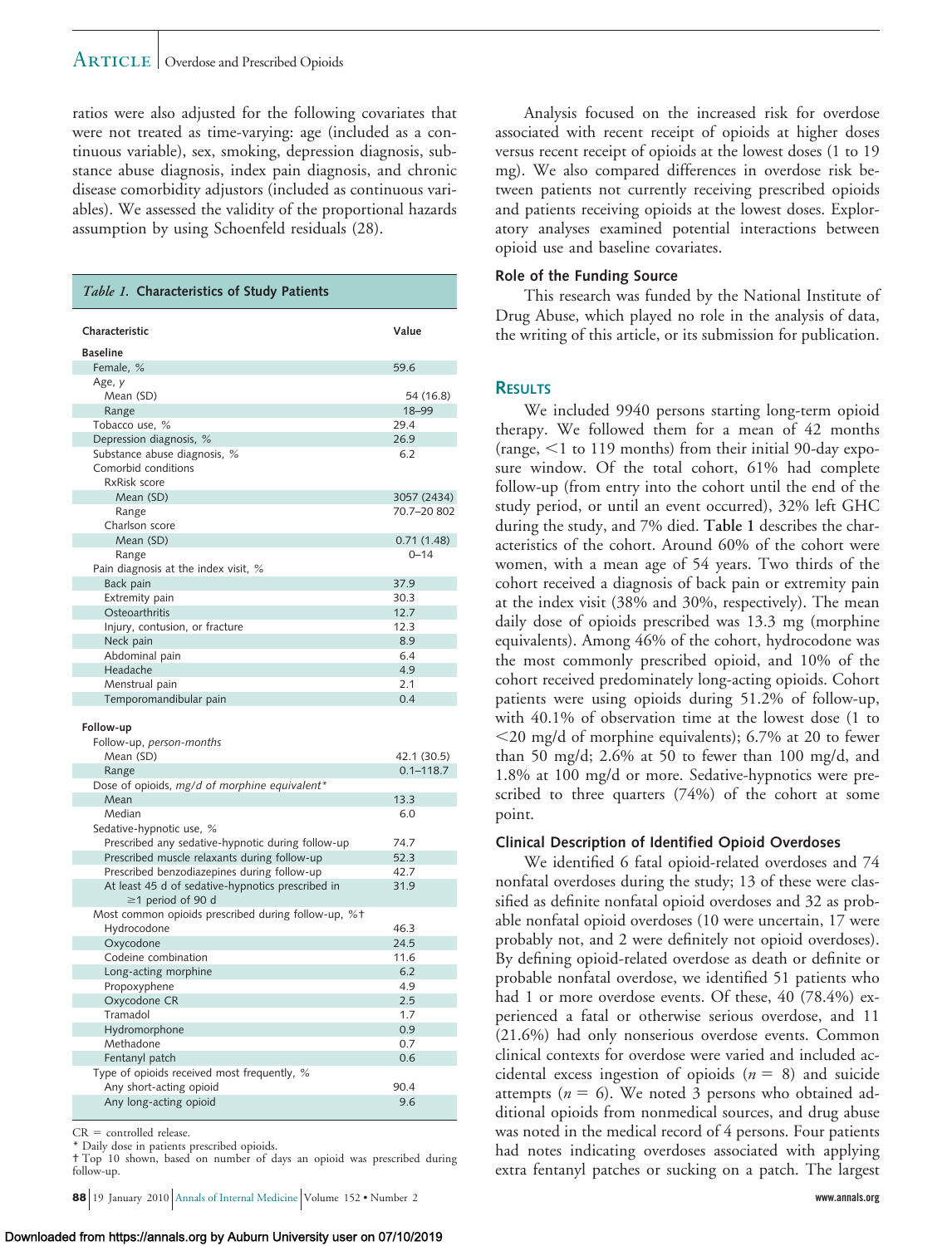| Sample                               | Patients Who<br>Overdosed, n |                 | Person-Years |                | Overdose Rate (95% CI) per 100 000<br>Person-Years |
|--------------------------------------|------------------------------|-----------------|--------------|----------------|----------------------------------------------------|
|                                      | All Events*                  | Serious Eventst |              | All Events*    | Serious Eventst                                    |
| Total                                | 51                           | 40              | 34 3 62      | 148 (111-192)  | 116 (83-155)                                       |
| Age                                  |                              |                 |              |                |                                                    |
| $18 - 44y$                           | 15                           | 11              | 9208         | 163 (91-255)   | 119 (60-200)                                       |
| $45 - 64$ y                          | 18                           | 14              | 15 2 19      | 118 (70-179)   | $92(50-146)$                                       |
| $\geq 65$ y<br>Sex                   | 18                           | 15              | 9935         | 181 (107-274)  | 151 (85-236)                                       |
|                                      |                              |                 |              |                |                                                    |
| Male                                 | 21                           | 17              | 13 822       | 152 (94-223)   | 123 (72-188)                                       |
| Female                               | 30                           | 23              | 20 540       | 146 (99-203)   | 112 (71-162)                                       |
| History of depression diagnosis      |                              |                 |              |                |                                                    |
| <b>No</b>                            | 25                           | 20              | 25 9 94      | $96(62 - 137)$ | $77(47-114)$                                       |
| Yes                                  | 26                           | 20              | 8368         | 311 (203-441)  | 239 (146-354)                                      |
| History of substance abuse diagnosis |                              |                 |              |                |                                                    |
| <b>No</b>                            | 45                           | 35              | 32 541       | 138 (101-182)  | 107 (75-146)                                       |
| Yes                                  | 6                            | 5               | 1821         | 329 (121-641)  | 274 (89-562)                                       |

#### *Table 2.* **Overdose Rates, by Patient Characteristic**

\* Opioid-related overdose death or nonfatal event.

† Opioid-related overdose death or serious nonfatal event.

category of noted clinical effects of overdose was delirium, loss of consciousness, or confusion ( $n = 23$ ), followed by respiratory problems ( $n = 15$ ) and falls ( $n = 4$ ). The most common initial care settings identified for nonfatal overdose events were the emergency department  $(n = 23)$ , inpatient care  $(n = 14)$ , urgent care  $(n = 2)$ , or other ambulatory care  $(n = 6)$ .

#### **Overdose Rates**

The annual rate of overdose for the total sample was 148 per 100 000 person-years overall and 116 per 100 000 person-years for serious overdose (**Table 2**). The overdose rates were somewhat higher among persons aged 65 years or older than among persons in the 2 younger age groups and were similar between men and women. Overdose rates were elevated among persons with a history of depression or treatment of substance abuse (**Table 2**). The overall rate of overdose mortality ( $n = 6$ ) was 17 per 100 000 personyears, so the cohort had more than 7 nonfatal overdoses for each fatal overdose. When stratified by recent receipt of opioids, the annual overdose rate was 256 per 100 000 person-years in patients who recently received medically prescribed opioids compared with 36 per 100 000 personyears in the subsample who did not (**Table 3**). We examined overdose events by clinic and did not observe notable clustering of overdose within any of the 29 clinics included in this study (data not shown).

#### **Relationship Between Dose Dispensed and Overdose**

**Table 3** shows hazard ratios for the relationship between recently prescribed opioid doses and opioid-related overdose, adjusted for potential confounders. Persons receiving the lowest doses  $\left( \langle 20 \rangle \text{mg/d} \right)$  had an annual overdose rate of 160 per 100 000 person-years. The risk for overdose increased with increasing doses. In persons receiving a dose of 100 mg/d or more, the annual overdose rate was 1791 per 100 000 person-years, a 9-fold increase in overdose risk (8.87 [95% CI, 3.99 to 19.72]) compared with persons receiving the lowest doses. When we restricted analysis to serious events, the hazard ratios were of

#### *Table 3.* **Hazard Ratios Between Recent Opioid Doses and Overdose\***

| <b>Opioid Dose</b> | Patients Who<br>Overdosed, n | Person-Years | Overdose Rate (95% CI)<br>per 100 000 Person-Years | Hazard Ratio for All<br>Overdose Events (95% CI)+ | <b>Hazard Ratio for Serious</b><br>Overdose Events (95% CI)+‡ |
|--------------------|------------------------------|--------------|----------------------------------------------------|---------------------------------------------------|---------------------------------------------------------------|
| None               | 6                            | 16780        | $36(13 - 70)$                                      | $0.31(0.12 - 0.80)$                               | $0.19(0.05 - 0.68)$                                           |
| 1 to $<$ 20 mg/d   | 22                           | 13 770       | 160 (100-233)                                      | 1.00                                              | 1.00                                                          |
| 20 to $<$ 50 mg/d  | 6                            | 2311         | 260 (95-505)                                       | $1.44(0.57-3.62)$                                 | $1.19(0.40 - 3.60)$                                           |
| 50 to <100 mg/d    | 6                            | 886          | 677 (249-1317)                                     | 3.73 (1.47-9.50)                                  | $3.11(1.01 - 9.51)$                                           |
| $\geq$ 100 mg/d    | 11                           | 614          | 1791 (894-2995)                                    | 8.87 (3.99-19.72)                                 | 11.18 (4.80-26.03)                                            |
| Any opioid use     | 45                           | 17 582       | 256 (187-336)                                      | $5.16(2.14 - 12.48)$                              | 8.39 (2.52-27.98)                                             |

\* Opioid-related overdose death or nonfatal event.

† Adjusted for smoking, depression, substance abuse, comorbid conditions, pain site, age, sex, recent sedative-hypnotic prescription, and recent initiation of opioid use.  $\ddagger$  Opioid-related overdose death or serious nonfatal event ( $n = 40$ ).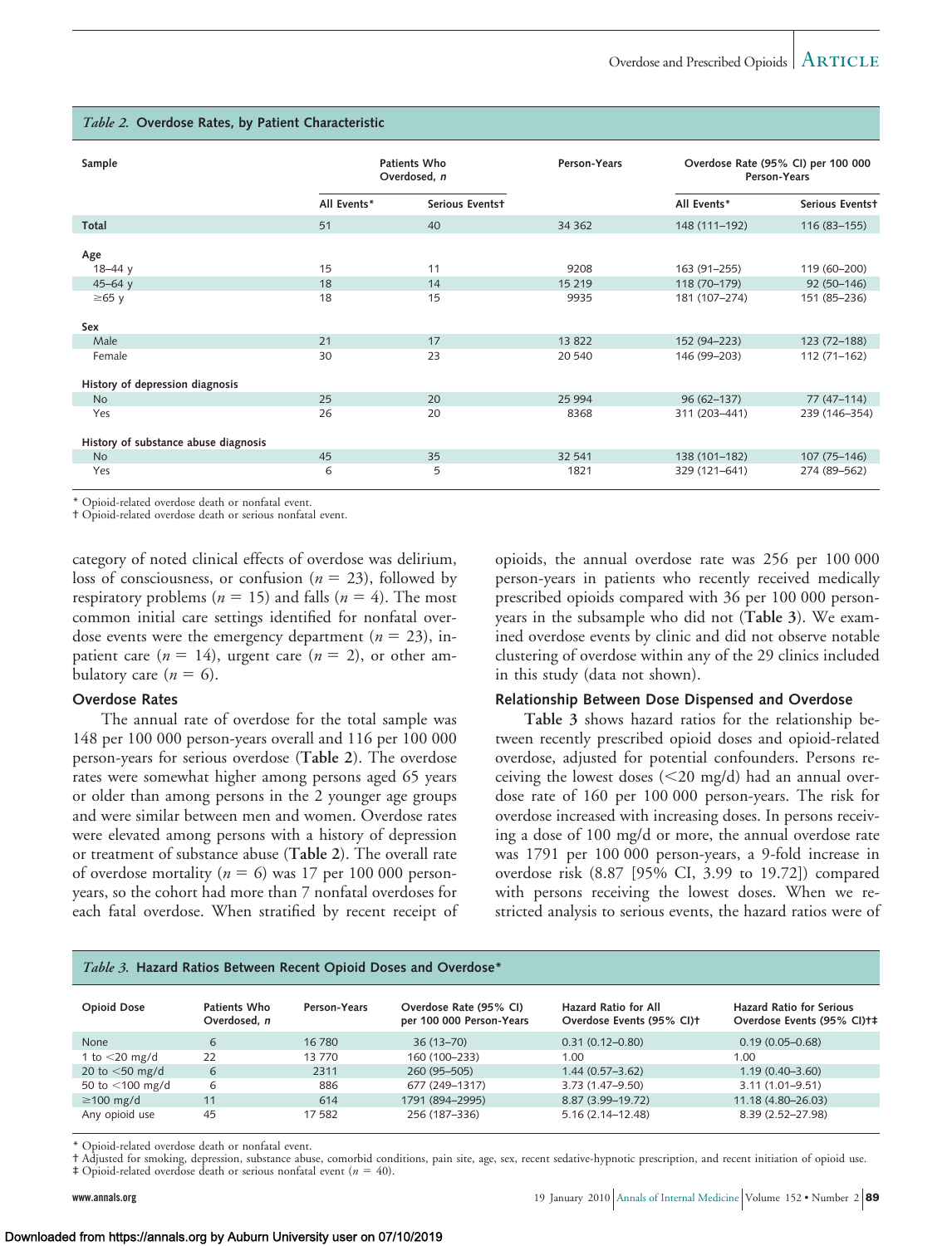a similar magnitude and demonstrated a similar difference by dose (**Table 3**). Persons recently receiving sedativehypnotic medications were also at increased risk for opioid overdose, but risk did not increase with the frequency of receiving sedative-hypnotic medications. Relative to persons not receiving any sedative-hypnotic medications in the 90 days before opioid overdose, the overdose hazard ratios were  $3.4$  (CI, 1.6 to 7.2) for a 1- to 22-day supply; 0.9 (CI, 0.2 to 4.0) for a 23- to 44-day supply; 3.7 (CI, 1.6 to 8.9) for a 45- to 71-day supply; and 2.7 (CI, 1.2 to 6.0) for a 72-day or more supply. In multivariate analyses, recently starting (or restarting) opioid use was not associated with either increased or reduced risk for overdose (data not shown).

We assessed patient differences by the maximum dose received during follow-up. Patients receiving the highest doses (relative to those receiving the lowest doses) more often were men (48.4% vs. 39.5%), were current smokers (40.0% vs. 28.0%), had a history of depression treatment (32.0% vs. 25.9%), had a history of substance abuse treatment (13.7% vs. 5.3%), and had higher Charlson comorbidity scores (mean, 0.93 [SD, 1.61] vs. 0.63 [SD, 1.40]), but did not differ in age. The intermediate-dose groups were generally similar to the lowest-dose group on these variables.

Persons who had not recently received opioids had less than one third the risk for overdose of patients receiving opioids at low doses (**Table 3**), with a hazard ratio of 0.31. In covariate stratified analyses, the consistency of differences in overdose risk was compared between persons recently receiving opioids and persons not recently receiving opioids. Elevated overdose risk was observed in persons recently receiving prescribed opioids in all subgroups (data not shown).

#### **DISCUSSION**

In our study, patients receiving higher doses of medically prescribed opioids for chronic noncancer pain were at increased risk for overdose relative to patients receiving lower doses. On the basis of a MEDLINE search in September 2009, we believe this study provides the first estimates of the relationship of prescribed opioid dose and overdose risk in a population with chronic pain. This increased risk remained after controlling for demographic and clinical variables. Patients who received high opioid doses were at somewhat higher risk (for example, somewhat more likely to smoke, with slightly more comorbid conditions) than patients who received the lowest doses. At low doses, the absolute risk for overdose was small. In contrast, the unadjusted, annual overdose rate was 1.8% among patients receiving 100 mg/d or more of morphine equivalents. Although risk for overdose was highest in those receiving higher doses, most overdoses occurred in patients receiving low- to moderate-dose regimens because most patients were receiving these lower doses. More than

**90** 19 January 2010 Annals of Internal Medicine Volume 152 • Number 2 **www.annals.org**

7 nonfatal opioid-overdose events occurred for each fatal overdose in the study cohort.

Previous studies (7) indicated that the increase in opioid-related overdoses is paralleled by increased prescription of opioids for chronic noncancer pain, but some evidence suggests that overdose occurs predominately in persons obtaining prescription opioids from nonmedical sources (10). Our study provides the first estimates that directly link receipt of medically prescribed opioids to overdose risk, and suggests that overdose risk is elevated in patients receiving medically prescribed opioids, particularly in patients receiving higher doses. Our study was not designed to identify mechanisms, but information from medical records suggests that accidental ingestion of excess opioids, attempting suicide, obtaining additional opioids from nonmedical sources, using higher doses of opioid than prescribed, and using opioids in the context of drug abuse were clinical contexts, but none of these explanations was predominant.

Our study has limitations. This observational study cannot establish whether overdose risk differences reflect direct effects of differences in opioid dose or patient characteristics. Patients receiving high doses tended to be at higher risk, but differences in risk profile were controlled in multivariate analyses. Because opioid events were uncommon, we could not account for potential correlation of observations by physician or clinic. We found no notable clustering of overdose events by clinic.

Patients receiving higher-dose regimens may have been more likely to deviate from medically prescribed use (for example, increasing dose above prescribed levels, using opioids that were not prescribed, or using other substances that influence overdose risks). Some participants used prescribed opioids in dangerous ways, such as applying multiple fentanyl patches or substituting an opioid obtained from a nonmedical source for a prescribed medication. Further research is needed to understand the specific determinants of overdose risks in patients receiving long-term opioid therapy. However, our results suggest that patients using long-term opioids (particularly persons receiving higher-dose regimens) require close supervision and careful instruction in appropriate use, as recommended by expert guidelines (29, 30). Because few events were observed in the sample, we could not assess overdose risk for specific opioids or risk differences for long- versus short-acting opioids. Further research is needed to assess these risks.

The comparison group was persons who recently received prescribed opioids at low doses. We used this group (rather than the group not receiving opioids) to minimize the possibility of overdose ascertainment bias (for example, physician awareness of a patient's opioid use could influence identification of overdose). Although we adjusted for several potential confounders, the possibility of residual confounding cannot be excluded. Substance abuse and depression history based only on diagnostic codes are probably selective, and adjustment for comor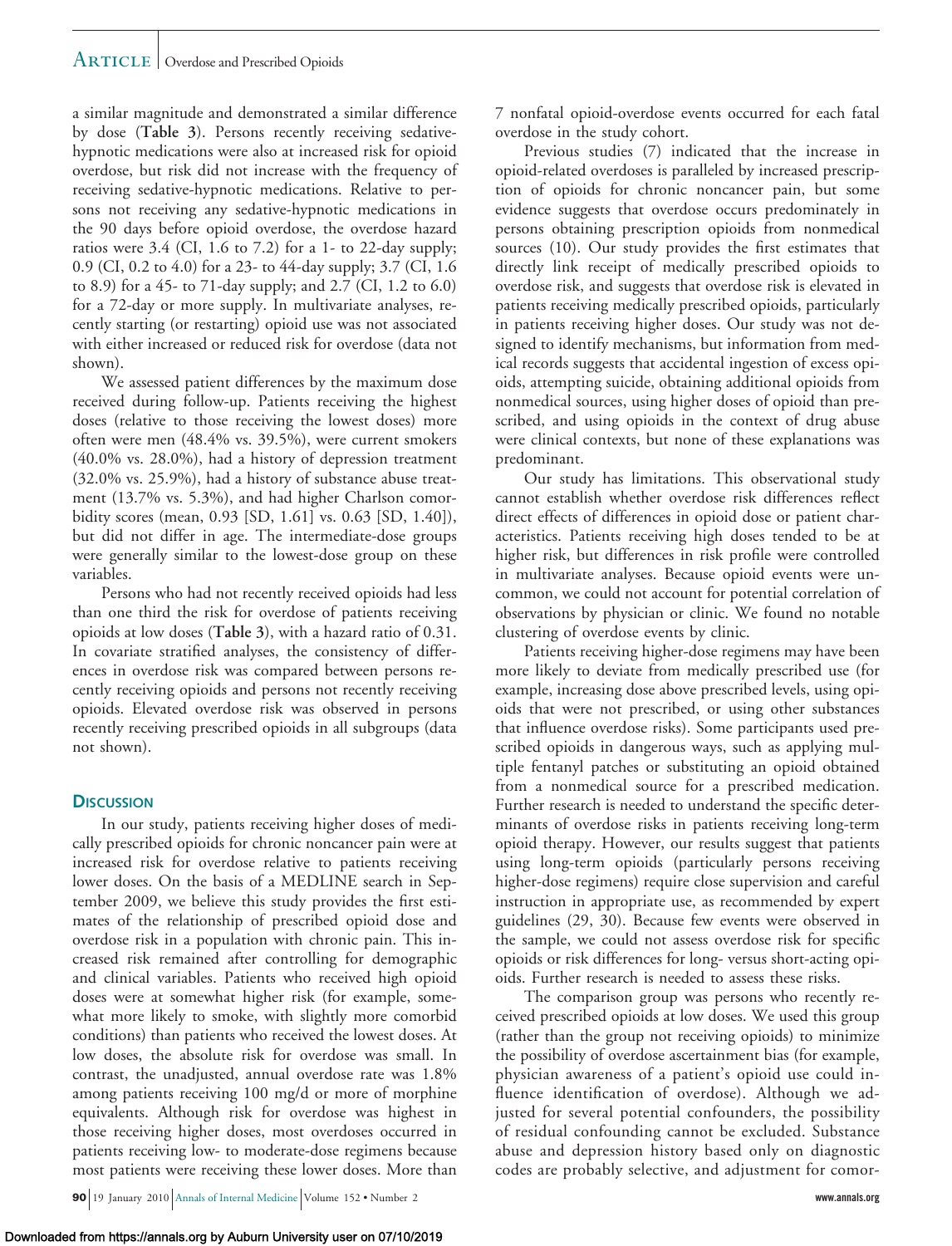bid conditions with the Charlson score and RxRisk is imperfect.

The inclusion of nonfatal overdoses improves understanding of the problem, because most previous work has examined only fatal overdoses. The overall overdose rate in the sample was 148 per 100 000 person-years, indicating that fatal overdose represents only the tip of the iceberg (88% of identified overdose events were nonfatal). Most of the nonfatal overdoses were clinically serious. A limitation is that we ascertained only overdoses that were brought to medical attention and identified by study procedures. Therefore, the overdose rates reported here may be conservative.

Overdose occurs at increased rates in patients prescribed opioids for chronic noncancer pain, and the risk for overdose seems to increase markedly with the average daily dose prescribed. Over the past 20 years, prescription rates of opioid analgesics for chronic noncancer pain have increased substantially (1, 2). However, large-scale, controlled studies evaluating the effectiveness and safety of long-term opioid therapy are not available (17, 31). Observational studies suggest that many patients receiving opioids for chronic noncancer pain often continue to experience appreciable pain and activity limitations (32). Because millions of adults now receive long-term opioids, which have an uncertain risk–benefit profile, large-scale, controlled studies evaluating the effectiveness and safety of long-term use of opioids in community practice are needed.

We observed increased risk for overdose in patients receiving medically prescribed opioids at higher doses. Most overdoses were medically serious, and 12% were fatal. Our study cannot conclusively establish whether doserelated differences in overdose were due to patient differences or to direct or indirect effects of higher doses. Because of uncertainties regarding effectiveness and risks (31), long-term opioid therapy should be prescribed with awareness of risks and close patient monitoring (29, 30), which may not be happening consistently at present (33). Further research on overdose risks of long-term opioid therapy and approaches to reduce associated risks is needed.

From Group Health Research Institute and University of Washington, Seattle, Washington; Arthritis Research Campaign National Primary Care Centre, Keele University, Keele, United Kingdom; and Northern California Kaiser Permanente, Oakland, and University of California, San Francisco, California.

**Disclaimer:** Dr. Von Korff had full access to all of the data in the study and takes responsibility for the integrity of the data and the accuracy of the data analysis.

**Grant Support:** This research was supported by a grant to Dr. Von Korff from the National Institute of Drug Abuse (DA022557). Dr. Dunn participated in this work with Dr. Von Korff at the Group Health Research Institute through a grant from the Wellcome Trust (083572).

**Potential Conflicts of Interest:** *Consultancies:* M.D. Sullivan (Eli Lilly, ABT Bio-Pharma). *Stock ownership or options (other than mutual funds):* K.W. Saunders (Merck & Co.). *Grants received:* M.D. Sullivan (Wyeth, Eli Lilly, Aetna, Johnson & Johnson, Ortho-McNeil). *Grants pending:* M. Von Korff (Johnson & Johnson).

**Reproducible Research Statement:** *Study protocol and data set:* Not available. *Statistical code:* Available from Dr. Von Korff (e-mail, vonkorff .m@ghc.org).

**Corresponding Author:** Michael Von Korff, ScD, Group Health Research Institute, Group Health Cooperative, 1730 Minor Avenue, Suite 1600, Seattle, WA 98101; e-mail, vonkorff.m@ghc.org.

Current author addresses and author contributions are available at www .annals.org.

#### **References**

1. **Caudill-Slosberg MA, Schwartz LM, Woloshin S.** Office visits and analgesic prescriptions for musculoskeletal pain in US: 1980 vs. 2000. Pain. 2004;109: 514-9. [PMID: 15157714]

2. **Boudreau D, Von Korff M, Rutter CM, Saunders K, Ray GT, Sullivan MD, et al.** Trends in long-term opioid therapy for chronic non-cancer pain. Pharmacoepidemiol Drug Saf. 2009. [Epub ahead of print.] [PMID: 19718704]

3. **Franklin GM, Mai J, Wickizer T, Turner JA, Fulton-Kehoe D, Grant L.** Opioid dosing trends and mortality in Washington State workers' compensation, 1996-2002. Am J Ind Med. 2005;48:91-9. [PMID: 16032735]

4. **Paulozzi LJ, Budnitz DS, Xi Y.** Increasing deaths from opioid analgesics in the United States. Pharmacoepidemiol Drug Saf. 2006;15:618-27. [PMID: 16862602]

5. **Shah NG, Lathrop SL, Reichard RR, Landen MG.** Unintentional drug overdose death trends in New Mexico, USA, 1990-2005: combinations of heroin, cocaine, prescription opioids and alcohol. Addiction. 2008;103:126-36. [PMID: 18028518]

6. **Wysowski DK.** Surveillance of prescription drug-related mortality using death certificate data. Drug Saf. 2007;30:533-40. [PMID: 17536879]

7. **Paulozzi LJ, Ryan GW.** Opioid analgesics and rates of fatal drug poisoning in the United States. Am J Prev Med. 2006;31:506-11. [PMID: 17169712]

8. **Fernandez W, Hackman H, McKeown L, Anderson T, Hume B.** Trends in opioid-related fatal overdoses in Massachusetts, 1990-2003. J Subst Abuse Treat. 2006;31:151-6. [PMID: 16919742]

9. **Washington State Department of Health.** The Health of Washington State, 2007. Olympia, WA: Washington State Department of Health; 2007.

10. **Hall AJ, Logan JE, Toblin RL, Kaplan JA, Kraner JC, Bixler D, et al.** Patterns of abuse among unintentional pharmaceutical overdose fatalities. JAMA. 2008;300:2613-20. [PMID: 19066381]

11. **Kuehn BM.** Efforts aim to curb opioid deaths, injuries. JAMA. 2009;301: 1213-5. [PMID: 19318643]

12. **Fishman SM.** Commentary in response to Paulozzi et al.: prescription drug abuse and safe pain management. Pharmacoepidemiol Drug Saf. 2006;15:628- 31. [PMID: 16862601]

13. **Reidenberg MM, Willis O.** Prosecution of physicians for prescribing opioids to patients. Clin Pharmacol Ther. 2007;81:903-6. [PMID: 17329989]

14. **Won A, Lapane KL, Vallow S, Schein J, Morris JN, Lipsitz LA.** Long-term effects of analgesics in a population of elderly nursing home residents with persistent nonmalignant pain. J Gerontol A Biol Sci Med Sci. 2006;61:165-9. [PMID: 16510860]

15. **Ballantyne JC.** Opioid analgesia: perspectives on right use and utility. Pain Physician. 2007;10:479-91. [PMID: 17525783]

16. **Hartung DM, Middleton L, Haxby DG, Koder M, Ketchum KL, Chou R.** Rates of adverse events of long-acting opioids in a state Medicaid program. Ann Pharmacother. 2007;41:921-8. [PMID: 17504834]

17. **Ballantyne JC, Mao J.** Opioid therapy for chronic pain. N Engl J Med. 2003;349:1943-53. [PMID: 14614170]

18. **Martell BA, O'Connor PG, Kerns RD, Becker WC, Morales KH, Kosten TR, et al.** Systematic review: opioid treatment for chronic back pain: prevalence, efficacy, and association with addiction. Ann Intern Med. 2007;146:116-27.

**www.annals.org** 19 January 2010 Annals of Internal Medicine Volume 152 • Number 2 91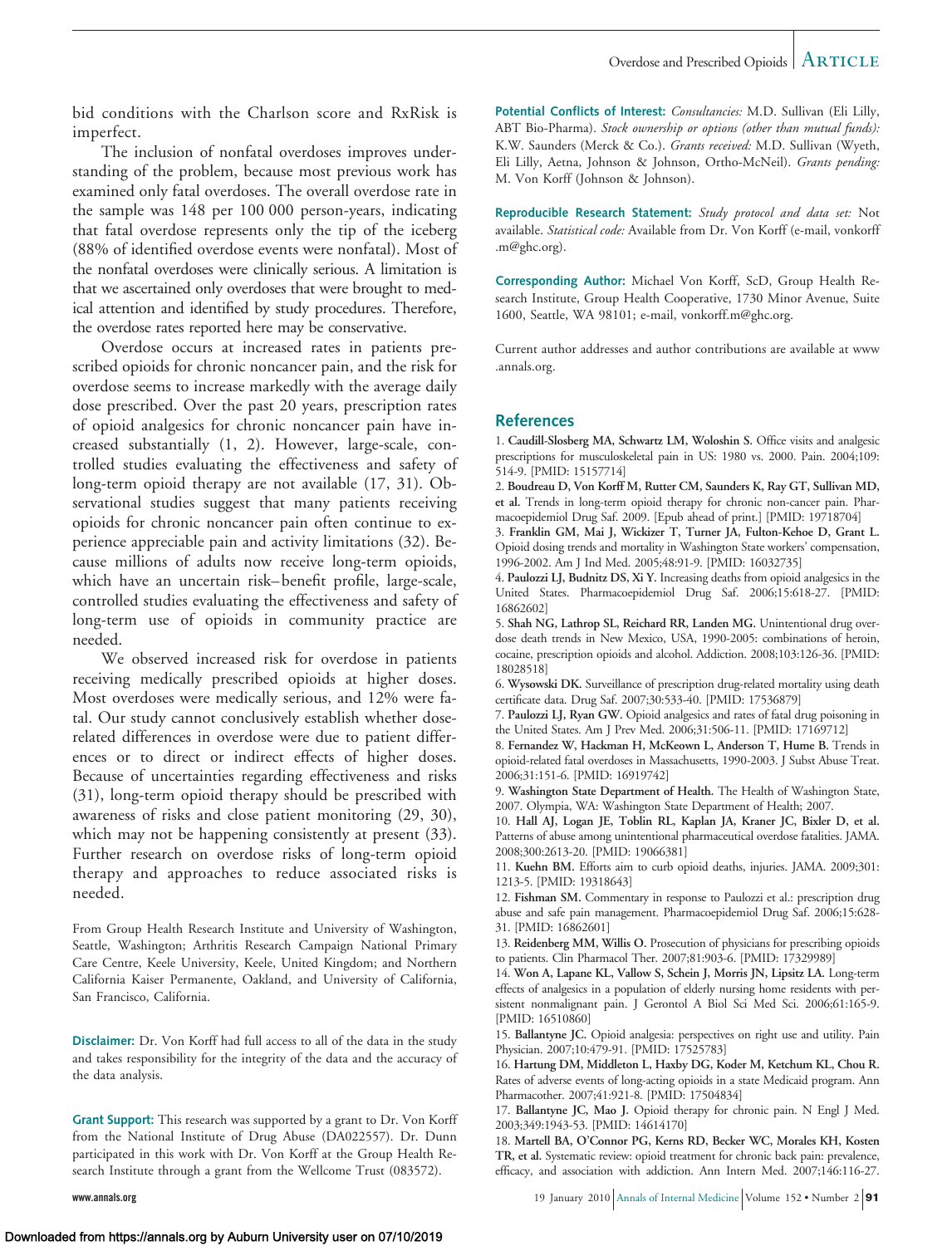#### [PMID: 17227935]

19. **Furlan AD, Sandoval JA, Mailis-Gagnon A, Tunks E.** Opioids for chronic noncancer pain: a meta-analysis of effectiveness and side effects. CMAJ. 2006; 174:1589-94. [PMID: 16717269]

20. **Breivik H.** Opioids in chronic non-cancer pain, indications and controversies. Eur J Pain. 2005;9:127-30. [PMID: 15737800]

21. **Ballantyne JC, Shin NS.** Efficacy of opioids for chronic pain: a review of the evidence. Clin J Pain. 2008;24:469-78. [PMID: 18574357]

22. **Von Korff M, Saunders K, Thomas Ray G, Boudreau D, Campbell C, Merrill J, et al.** De facto long-term opioid therapy for noncancer pain. Clin J Pain. 2008;24:521-7. [PMID: 18574361]

23. **Saunders KW, Davis RL, Stergachis A.** Group Health Cooperative. In: Strom B, ed. Pharmacoepidemiology. West Sussex, UK: J Wiley; 2005:223-39.

24. **Fishman PA, Goodman MJ, Hornbrook MC, Meenan RT, Bachman DJ, O'Keeffe Rosetti MC.** Risk adjustment using automated ambulatory pharmacy data: the RxRisk model. Med Care. 2003;41:84-99. [PMID: 12544546]

25. **Romano PS, Roos LL, Jollis JG.** Further evidence concerning the use of a clinical comorbidity index with ICD-9-CM administrative data. J Clin Epidemiol. 1993;46:1085-90.

26. **Therneau TM, Grambsch PM.** Modeling Survival Data: Extending the Cox Model. New York: Springer-Verlag; 2000.

27. SAS/STAT 9.2 User's Guide. Cary, NC: SAS Publishing; 2008.

28. **Grambsch PM, Therneau TM.** Proportional hazards tests and diagnostics based on weighted residuals. Biometrika. 1994;81:515-26.

29. **Chou R, Fanciullo GJ, Fine PG, Adler JA, Ballantyne JC, Davies P, et al; American Pain Society-American Academy of Pain Medicine Opioids Guidelines Panel.** Clinical guidelines for the use of chronic opioid therapy in chronic noncancer pain. J Pain. 2009;10:113-30. [PMID: 19187889]

30. **Trescot AM, Helm S, Hansen H, Benyamin R, Glaser SE, Adlaka R, et al.** Opioids in the management of chronic non-cancer pain: an update of American Society of the Interventional Pain Physicians' (ASIPP) Guidelines. Pain Physician. 2008;11:S5-S62. [PMID: 18443640]

31. **Von Korff M, Deyo RA.** Potent opioids for chronic musculoskeletal pain: flying blind? [Editorial]. Pain. 2004;109:207-9. [PMID: 15157679]

32. **Eriksen J, Sjøgren P, Bruera E, Ekholm O, Rasmussen NK.** Critical issues on opioids in chronic non-cancer pain: an epidemiological study. Pain. 2006;125: 172-9. [PMID: 16842922]

33. **McLellan AT, Turner B.** Prescription opioids, overdose deaths, and physician responsibility [Editorial]. JAMA. 2008;300:2672-3. [PMID: 19066389]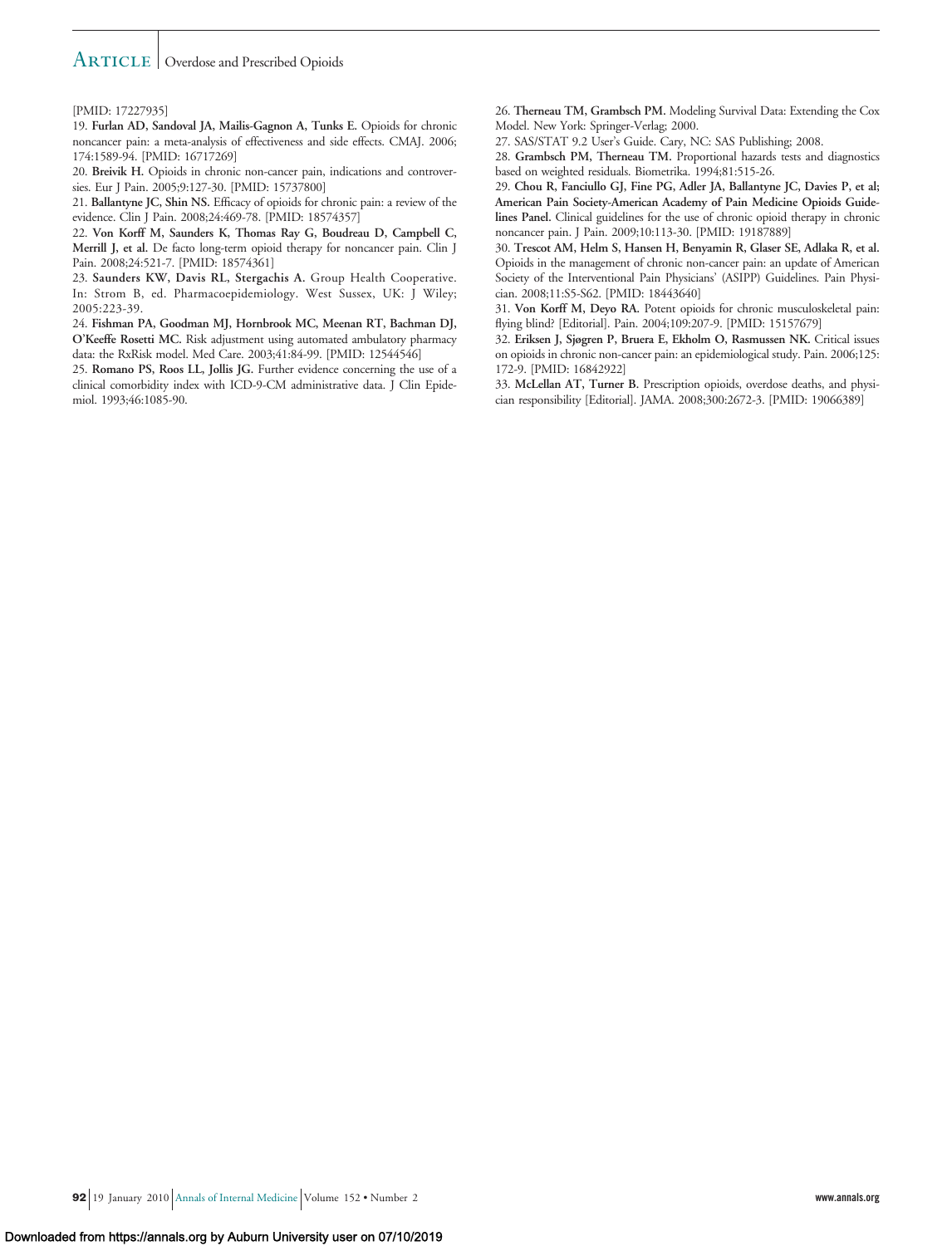# **Annals of Internal Medicine**

**Current Author Addresses:** Dr. Dunn: Arthritis Research Campaign National Primary Care Centre, Primary Care Sciences, Keele University, Keele ST5 5BG, United Kingdom.

Ms. Saunders and Dr. Rutter: Group Health Research Institute, 1730 Minor Avenue, Suite 1600, Seattle, WA 98101-1448.

Dr. Banta-Green: Alcohol and Drug Abuse Institute, University of Washington, 1107 Northeast 45th Street, Suite 120, Box 354805, Seattle, WA 98105-4631.

Dr. Merrill: Department of Medicine, RR-512, Health Sciences Building, University of Washington, Box 356420, Seattle, WA 98195-6420.

Dr. Sullivan: Department of Psychiatry & Behavioral Sciences, University of Washington, 1959 Northeast Pacific Street, Box 356560, Room BB1644, Seattle, WA 98195-6560.

Drs. Weisner, Silverberg, and Campbell: Kaiser Permanente Division of Research, 2000 Broadway, Oakland, CA 94612.

Dr. Psaty: Cardiovascular Health Research Unit, Departments of Medicine, Epidemiology and Health Services, University of Washington, Metropolitan Park East Tower, 1730 Minor Avenue, Suite 1360, Seattle, WA 98101.

Dr. Von Korff: Group Health Research Institute, Group Health Cooperative, 1730 Minor Avenue, Suite 1600, Seattle, WA 98101.

**Author Contributions:** Conception and design: K.M. Dunn, K.W. Saunders, C.M. Rutter, C.J. Banta-Green, J.O. Merrill, C.M. Weisner, C.I. Campbell, M. Von Korff.

Analysis and interpretation of the data: K.M. Dunn, K.W. Saunders, C.M. Rutter, C.J. Banta-Green, J.O. Merrill, M.D. Sullivan, M.J. Silverberg, C.I. Campbell, B.M. Psaty, M. Von Korff.

Drafting of the article: K.M. Dunn, M.D. Sullivan, M Von Korff.

Critical revision of the article for important intellectual content: K.M. Dunn, K.W. Saunders, C.M. Rutter, C.J. Banta-Green, J.O. Merrill, M.D. Sullivan, C.M. Weisner, M.J. Silverberg, C.I. Campbell, B.M. Psaty, M. Von Korff.

Final approval of the article: K.M. Dunn, K.W. Saunders, C.M. Rutter, C.J. Banta-Green, J.O. Merrill, M.D. Sullivan, C.M. Weisner, M.J. Silverberg, C.I. Campbell, B.M. Psaty, M. Von Korff.

Statistical expertise: C.M. Rutter, B.M. Psaty.

Obtaining of funding: C.M. Weisner, C.I. Campbell, M. Von Korff.

Administrative, technical, or logistic support: K.W. Saunders. Collection and assembly of data: K.M. Dunn, K.W. Saunders, M. Von

Korff.